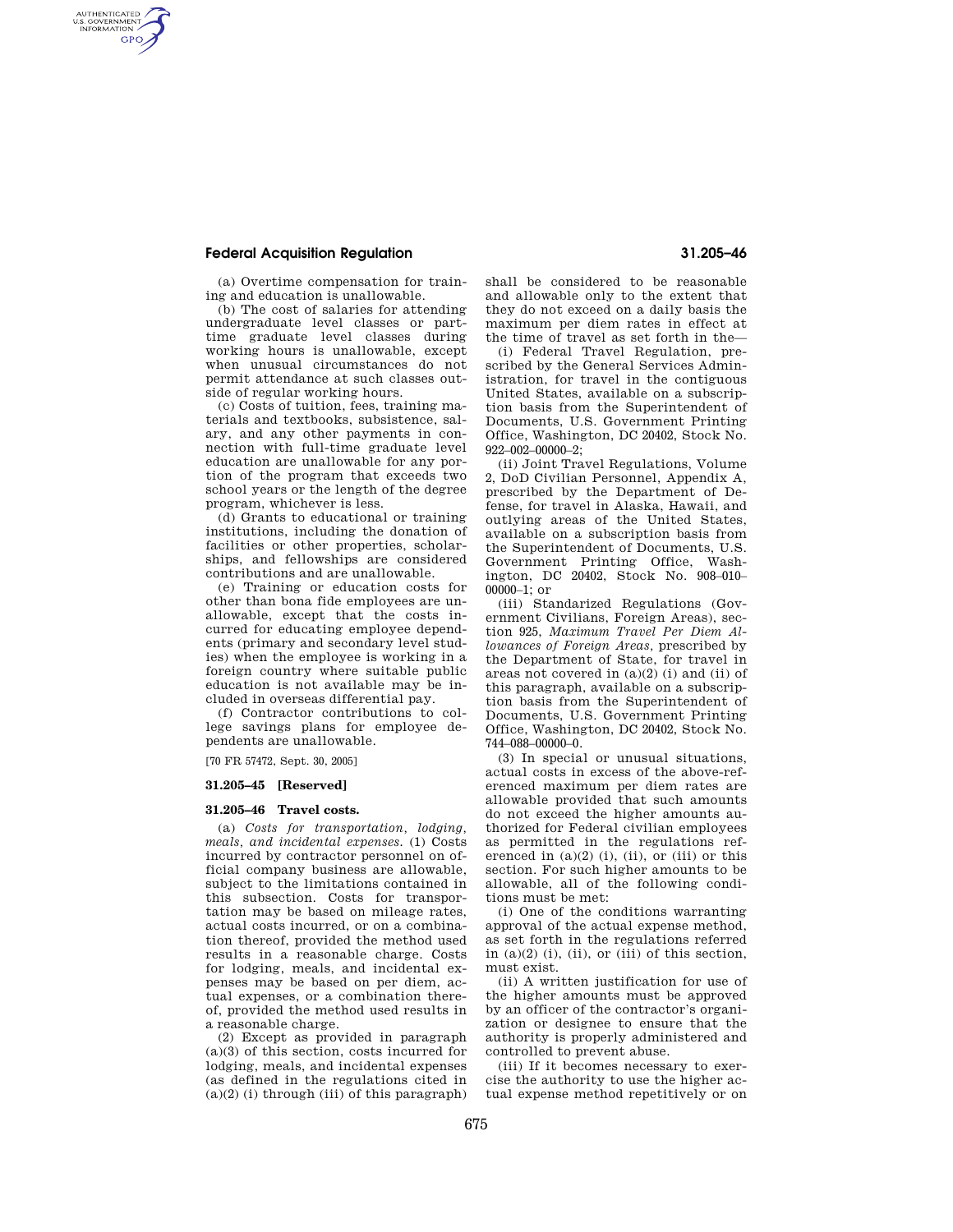a continuing basis in a particular area, the contractor must obtain advance approval from the contracting officer.

(iv) Documentation to support actual costs incurred shall be in accordance with the contractor's established practices, subject to paragraph (a)(7) of this subsection, and provided that a receipt is required for each expenditure of \$75.00 or more. The approved justification required by paragraph  $(a)(3)(ii)$ and, if applicable, paragraph  $(a)(3)(iii)$ of this subsection must be retained.

(4) Subparagraphs  $(a)(2)$  and  $(a)(3)$  of this subsection do not incorporate the regulations cited in subdivisions  $(a)(2)(i)$ , (ii), and (iii) of this subsection in their entirety. Only the maximum per diem rates, the definitions of lodging, meals, and incidental expenses, and the regulatory coverage dealing with special or unusual situations are incorporated herein.

(5) An advance agreement (see 31.109) with respect to compliance with paragraphs  $(a)(2)$  and  $(a)(3)$  of this section may be useful and desirable.

(6) The maximum per diem rates referenced in subparagraph (a)(2) of this subsection generally would not constitute a reasonable daily charge—

(i) When no lodging costs are incurred; and/or

(ii) On partial travel days (e.g., day of departure and return).

Appropriate downward adjustments from the maximum per diem rates would normally be required under these circumstances. While these adjustments need not be calculated in accordance with the Federal Travel Regulation or Joint Travel Regulations, they must result in a reasonable charge.

(7) Costs shall be allowable only if the following information is documented:

(i) Date and place (city, town, or other similar designation) of the expenses;

(ii) Purpose of the trip; and

(iii) Name of person on trip and that person's title or relationship to the contractor.

(b) Airfare costs in excess of the lowest priced airfare available to the contractor during normal business hours are unallowable except when such accommodations require circuitous rout-

**31.205–46 48 CFR Ch. 1 (10–1–10 Edition)** 

ing, require travel during unreasonable hours, excessively prolong travel, result in increased cost that would offset transportation savings, are not reasonably adequate for the physical or medical needs of the traveler, or are not reasonably available to meet mission requirements. However, in order for airfare costs in excess of the above airfare to be allowable, the applicable condition(s) set forth above must be documented and justified.

(c)(1) *Cost of travel by contractorowned, -leased, or -chartered aircraft,* as used in this subparagraph, includes the cost of lease, charter, operation (including personnel), maintenance, depreciation, insurance, and other related costs.

(2) The costs of travel by contractorowned, -leased, or -chartered aircraft are limited to the allowable airfare described in paragraph (b) of this subsection for the flight destination unless travel by such aircraft is specifically required by contract specification, term, or condition, or a higher amount is approved by the contracting officer. A higher amount may be agreed to when one or more of the circumstances for justifying higher than allowable airfare listed in paragraph (b) of this subsection are applicable, or when an advance agreement under paragraph  $(c)(3)$  of this subsection has been executed. In all cases, travel by con-<br>tractor-owned -leased or -chartractor-owned, -leased, or tered aircraft must be fully documented and justified. For each contractor-owned, -leased, or -chartered aircraft used for any business purpose which is charged or allocated, directly or indirectly, to a Government contract, the contractor must maintain and make available manifest/logs for all flights on such company aircraft. As a minimum, the manifest/log shall indicate—

(i) Date, time, and points of departure;

(ii) Destination, date, and time of arrival;

(iii) Name of each passenger and relationship to the contractor;

(iv) Authorization for trip; and

(v) Purpose of trip.

(3) Where an advance agreement is proposed (see 31.109), consideration may be given to the following: